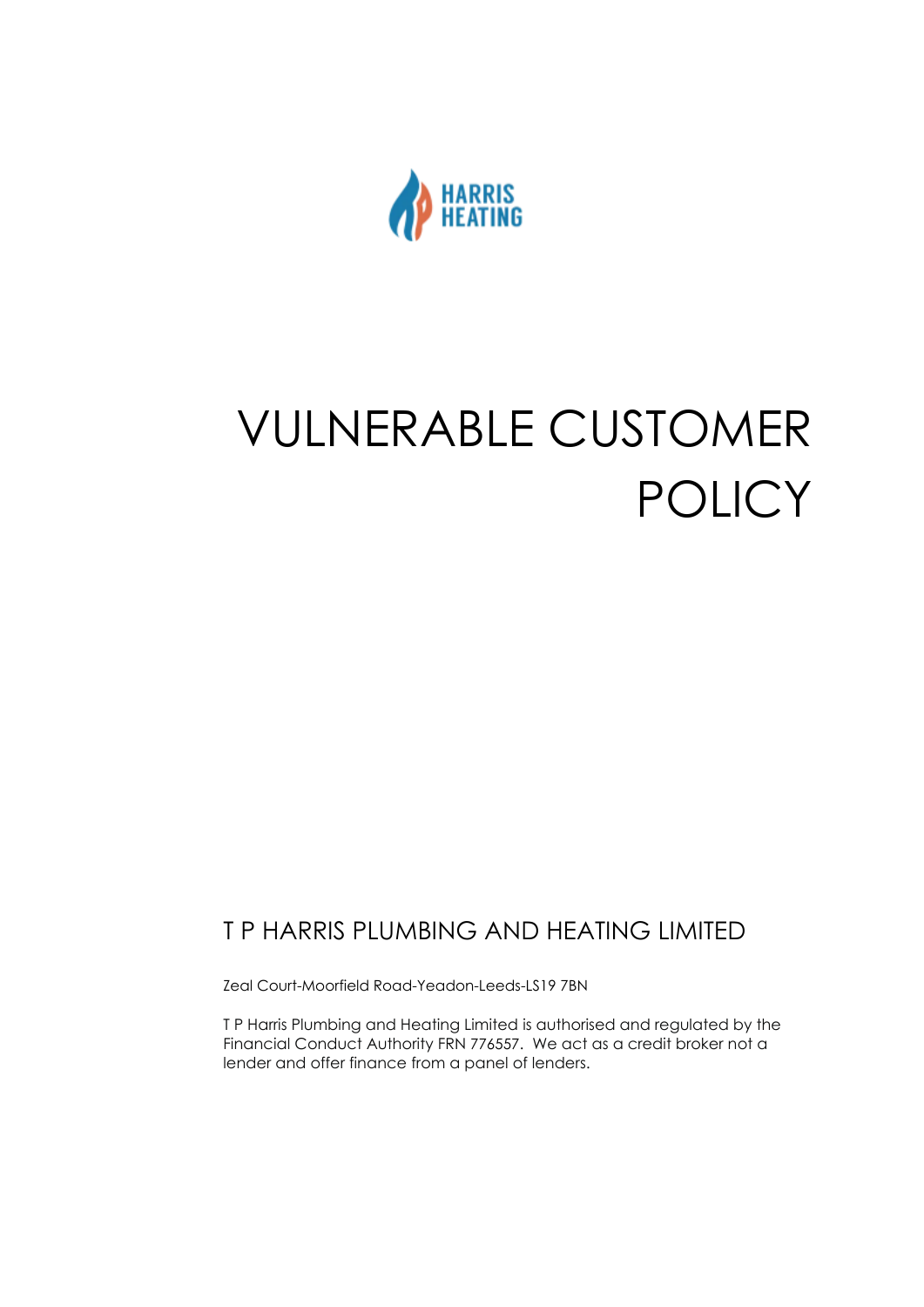#### **Reviewed April 2022**

#### **T P Harris Plumbing and Heating Limited** was incorporated in February 2013.

Our Vulnerable Customer Policy is to set out our approach to identifying and interacting with vulnerable customers to ensure we deliver "fair customer outcomes". A "fair customer outcome" is a wide definition and does not just relate to the avoidance of financial detriment, it includes instances which cause or could cause distress and inconvenience.

The purpose of this policy document is to:

- Define what constitutes a vulnerable customer.
- Set out how customers will achieve a fair outcome.
- Outline the controls that ensure adherence to the Vulnerable Customer Policy.
- Outline how vulnerable customer consideration will be used to drive business improvements.

My aim is to ensure all our staff have the right tools and training to deliver the best outcomes for all our customers. We are all responsible for ensuring that we understand and follow our policy. If you have any doubt, then please contact me directly to discuss how we can support you to deliver on this policy.

*Becci Tate Director & Business Owner*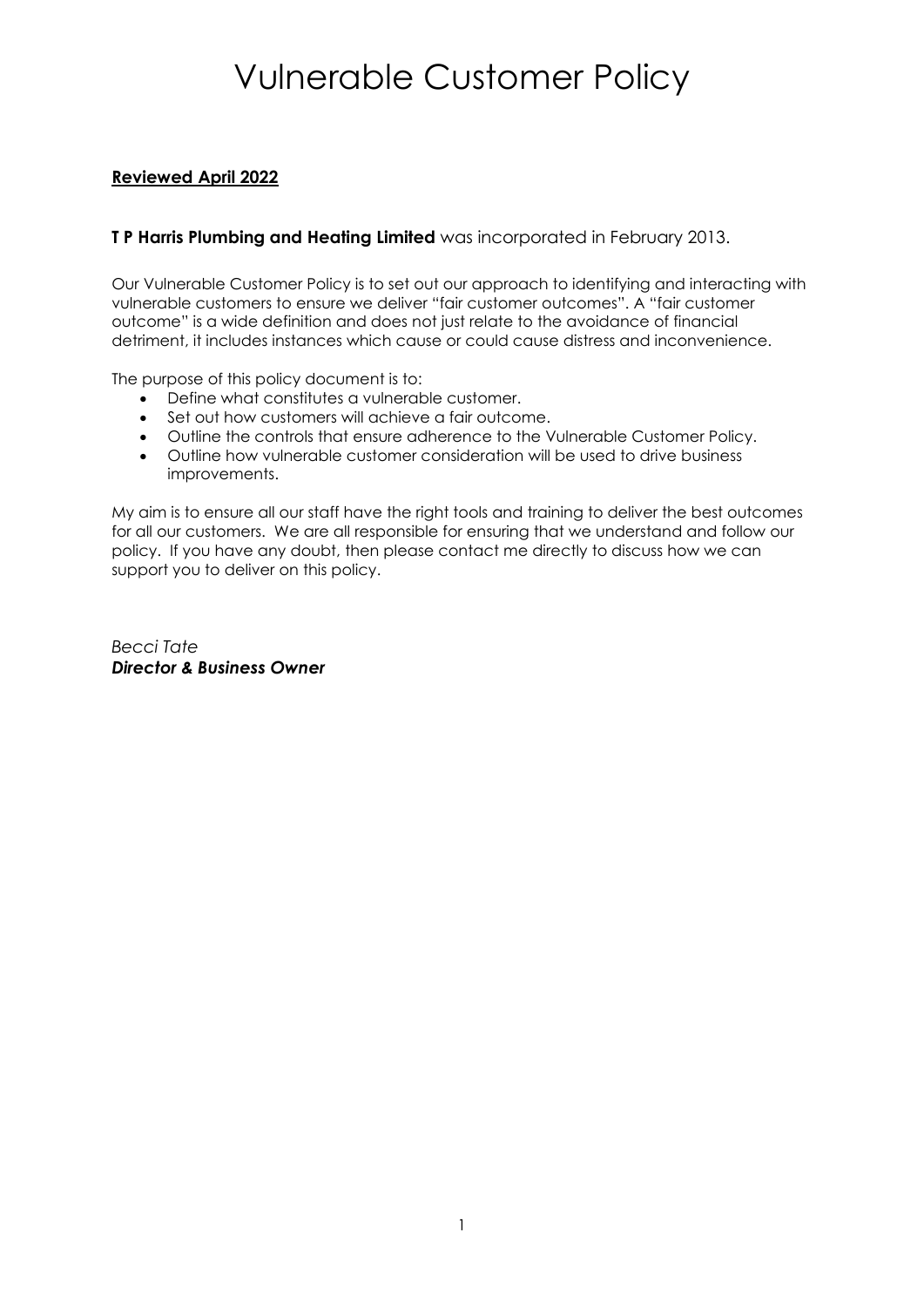### What we are doing

#### **Mitigation Plans**

To ensure a consistent approach that is embedded across our whole business, it is important to have a high-level policy on consumer vulnerability in place and it is important that all relevant staff are aware of the policy.

Ongoing evaluation of the effectiveness of a vulnerability strategy plays a significant role. External research shows that it is important for staff on the front line to have enough training to facilitate a proper conversation and that they know where internal expertise lies.

Flexibility in the finance application of terms and conditions of products and services plays a significant role in ensuring the needs of consumers in vulnerable circumstances are met.

Good policies and practice in handling disclosure or communication needs of consumers and recording of that information effectively play a key role for consumers and are helpful to staff. Actively encouraging disclosure, by staff able to have proper conversations, has been shown to be helpful here.

*Clear, simple* information and explanation throughout the sale of our products life cycle is important to all consumers. We show in the policy the areas in the business that will come across a potential vulnerable customer.

Policies around *data protection and safeguarding and affordability*, need to be implemented based on a correct understanding. If staff are well trained, they are less likely to apply such policies in an overzealous manner which can create problems for customers. For example, *proper affordability and the appropriate product and services* that we offer, is vital to the wider protection of consumers, and as a business have systems in place to allow for appropriate discretion.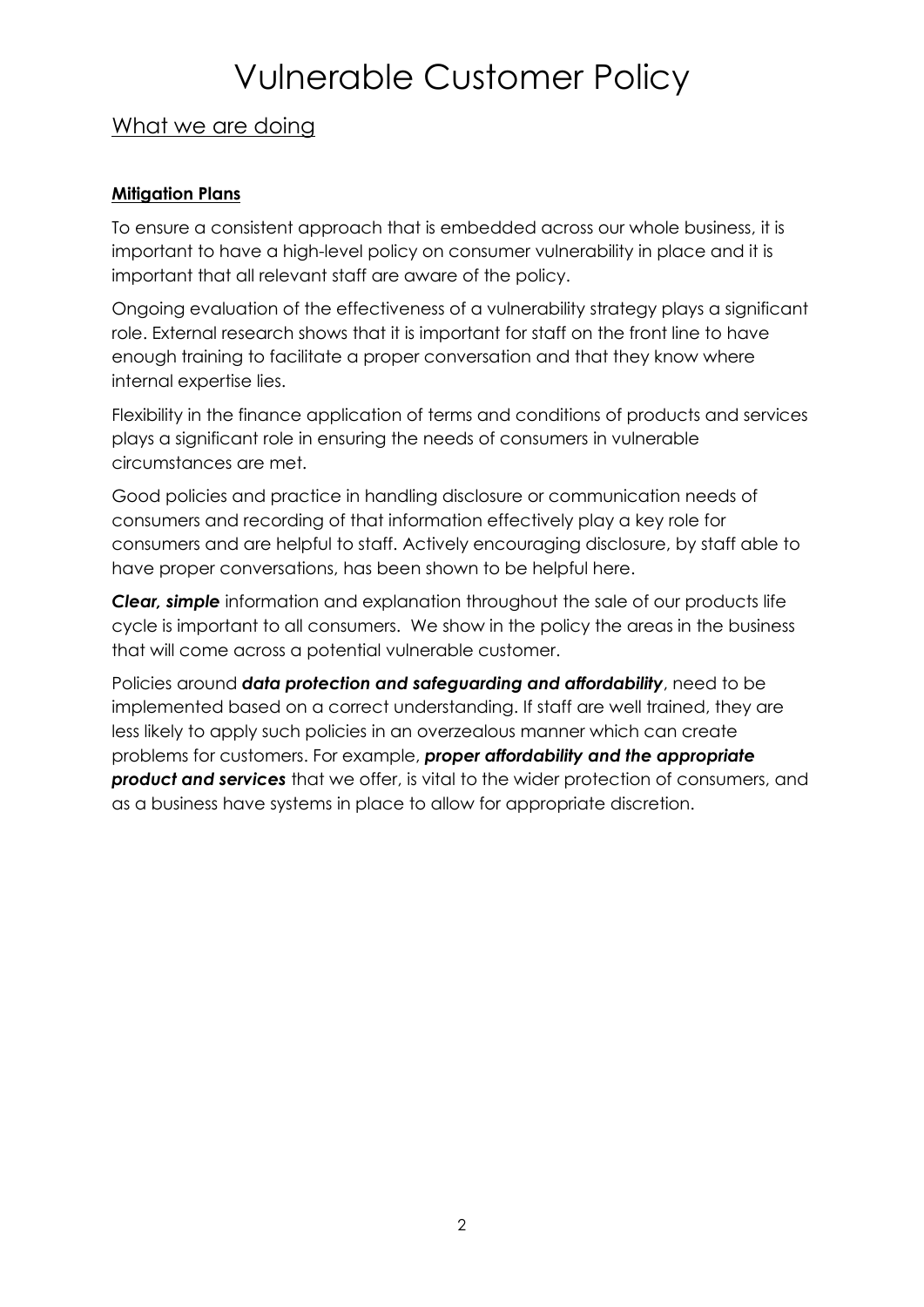A vulnerable consumer is someone who due to their personal circumstances is especially susceptible to detriment particularly when a firm is not acting with appropriate levels of care. (FCA definition)

#### **Examples of risk factors for vulnerability**

Certain risk factors are particularly important within financial services:

- Low literacy, numeracy, and financial capability skills
- Physical disability
- Severe or long-term illness
- Mental health problems
- Low income and/or debt
- Caring responsibilities (including operating a power of attorney)
- Being 'older old' for example over 80, although this is not absolute (may be associated with cognitive or dexterity impairment, sensory impairments such as hearing or sight, onset of ill-health, not being comfortable with new technology)
- Being young (associated with less experience)
- Change in circumstances (e.g., job loss, bereavement, divorce)
- Lack of English language skills
- Non-standard requirements or credit history (e.g., armed forces personnel returning from abroad, ex-offenders; care-home leavers, recent immigrants)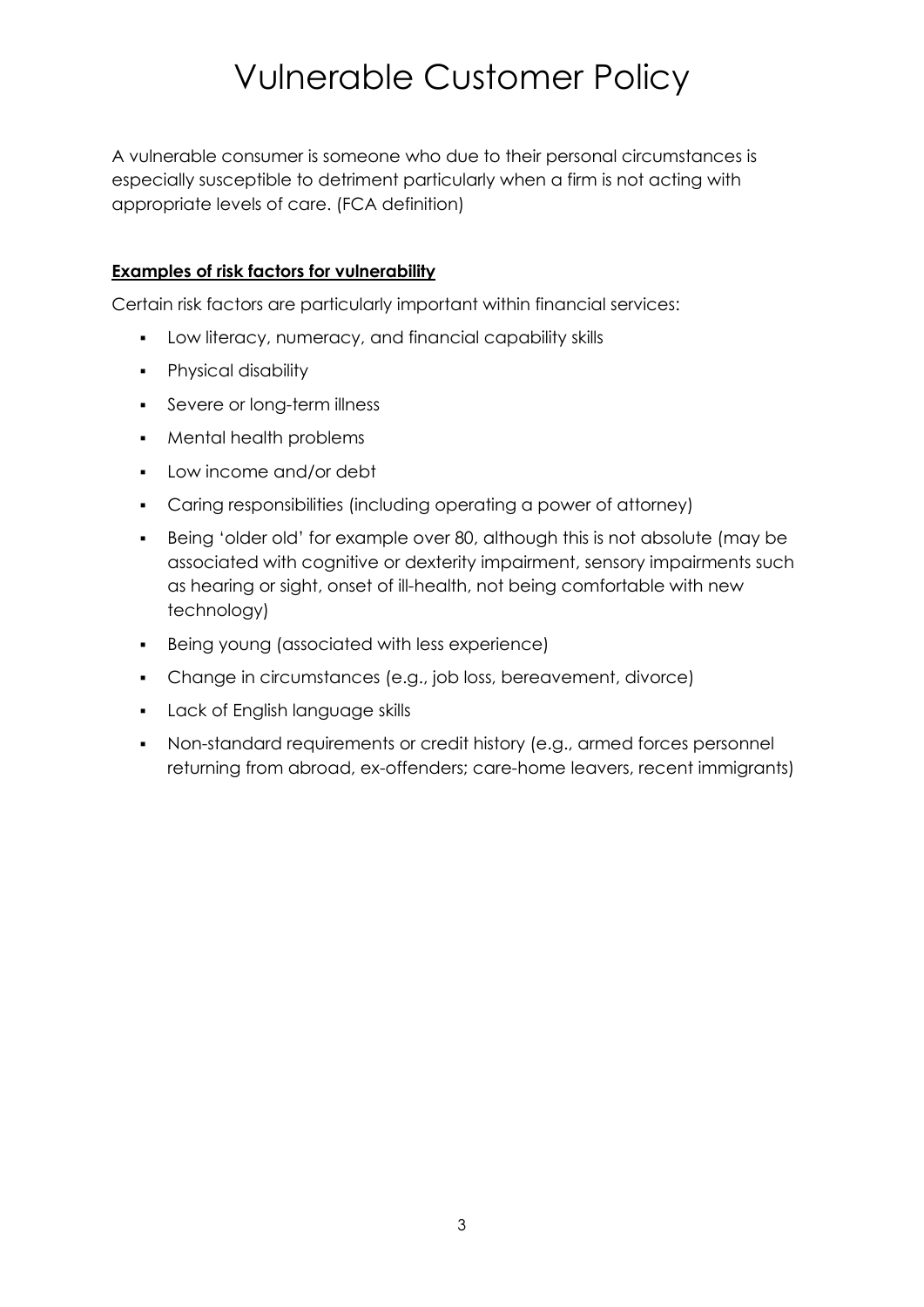#### **Impact of change in circumstances and income**

A change in personal circumstances can cause a consumer to fall into a vulnerable situation – even more so if the consumer already has one or more risk factors.

People are particularly at risk in their interaction with financial services when they experience a change in circumstances that often leads to a financial shock.

This shock could be an unexpected large expense or a loss of income. A drop in income, or income volatility, can cause particular problems due to the ongoing commitment presented by many financial products. A reduction in ability to meet these financial commitments can cause both immediate and longer-term problems.

In some instances, vulnerability and the associated stress can have an effect on people's emotional state, cognitive ability, and ability to function. This may include feeling stressed and anxious, feeling unable to cope, too upset to talk, finding it difficult to concentrate, think clearly, assimilate information, and make decisions, and finding it difficult to deal with new or unfamiliar tasks.

In these conditions, the impact of a problem or difficult interaction can be magnified, and vulnerability to unscrupulous practices is increased, creating a vicious circle. The individual's practical ability to seek redress may also be diminished.

#### **Vulnerability affects us all**

We, or our family and friends, can all face times of stress and difficulty, when our abilities to cope may be compromised.

For example, we may experience a change in circumstances such as job loss or bereavement, or onset of a serious illness. In some cases, these difficulties may be short lived, but for many they may be longer term or permanent.

Large numbers of people have longstanding physical or mental conditions that can make interacting with financial firms challenging. Financial services should be designed so that they make the hard times easier – whereas, in reality, some of the barriers people face when interacting with financial services make an already stressful situation worse and result in further harm for consumers.

Vulnerability has many forms. It can be caused by long-term characteristics such as a disability, or short-term circumstances such as job loss. It can be sudden, such as the diagnosis of serious illness, or gradual, like dementia. It can fluctuate and be episodic, as in the case of some mental illness.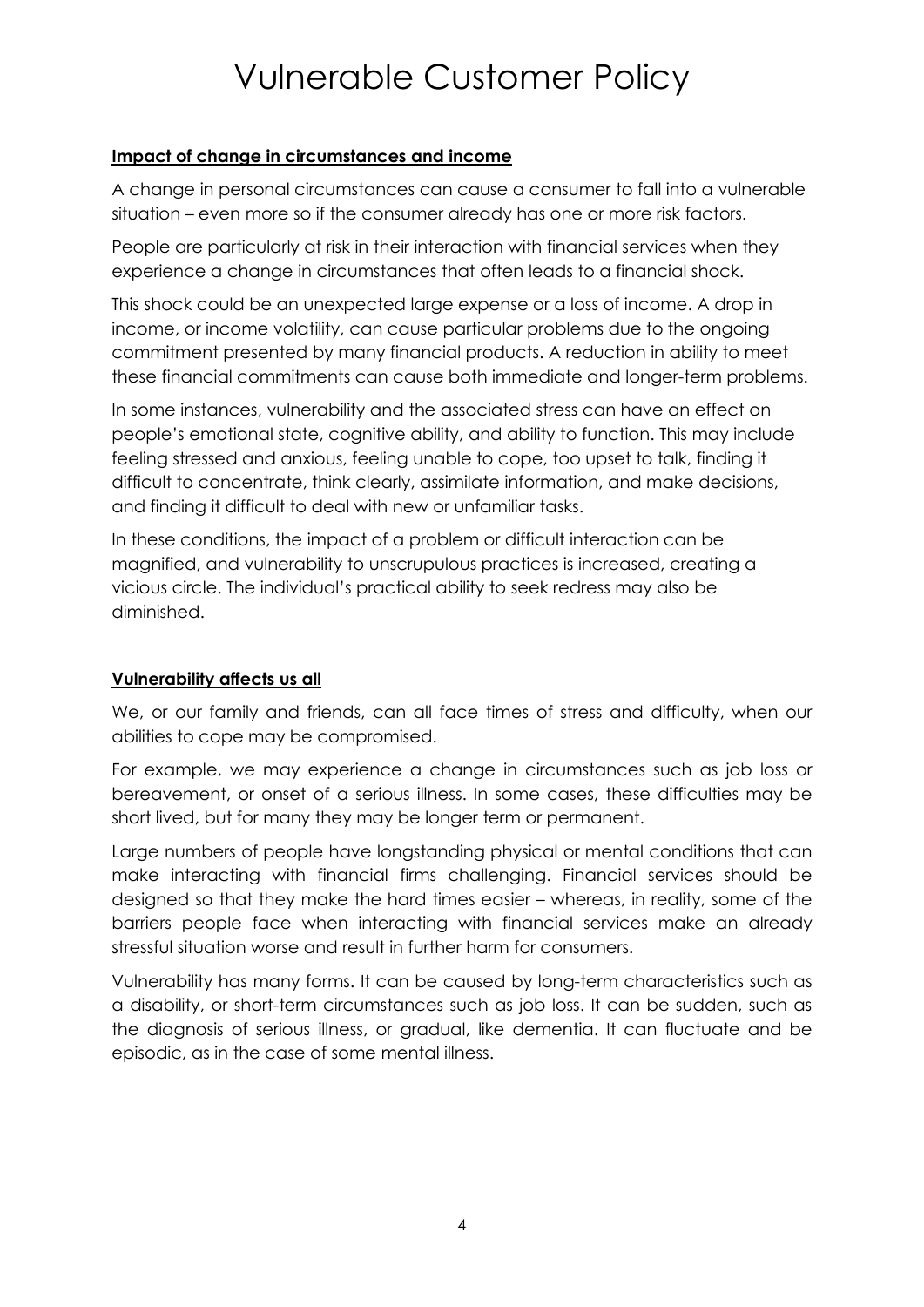#### **Most of us will experience some sort of vulnerability at some point**.

People are particularly at risk in their interaction with financial services when they experience a change in circumstances that leads to a financial shock. Income shock is common and could come in the form of an unexpected large expense, or a loss of income due for example to job loss, reduction in hours, illness, bereavement, or taking on caring responsibilities.

Vulnerability is not just something to do with the characteristics of the consumer – it can be created or exacerbated by the policies and practices of firms. The way firms design their systems and processes can make a huge difference to the ease with which consumers interact with them. Training staff to listen and understand, equipping them with flexible options and, where appropriate, providing staff with the ability to refer particular problems to specialists within a firm that have the expertise and discretion to address difficult situations can also help.

Rather than designing products and processes for a mythical perfect customer the broad range of experiences of real consumers' needs to be taken into account.

The impact on the consumer of a firm failing to deal appropriately and flexibly with vulnerability can be severe. From a financial point of view, people may be tipped into a spiral of debt, feel the need to take out high-cost products (such as payday loans) or take on higher risks (e.g., travel without insurance). Some may withdraw from the market altogether, preferring to maintain control by keeping cash at home. An unsatisfactory interaction with financial services can create additional stress, increase isolation, dependency or exposure to fraud (for example by sharing cards and PINs), and take up valuable time and energy for people who are already in a difficult situation.

#### **Types of vulnerability**

Vulnerability can come in a range of guises, and can be temporary, sporadic or permanent in nature. It is a fluid state that needs a flexible, tailored response from us.

- Many people in vulnerable situations would not diagnose themselves as 'vulnerable'
- The clear message is that we can all become vulnerable
- To enable us to identify potential vulnerability and prioritise our efforts, we use a risk factor approach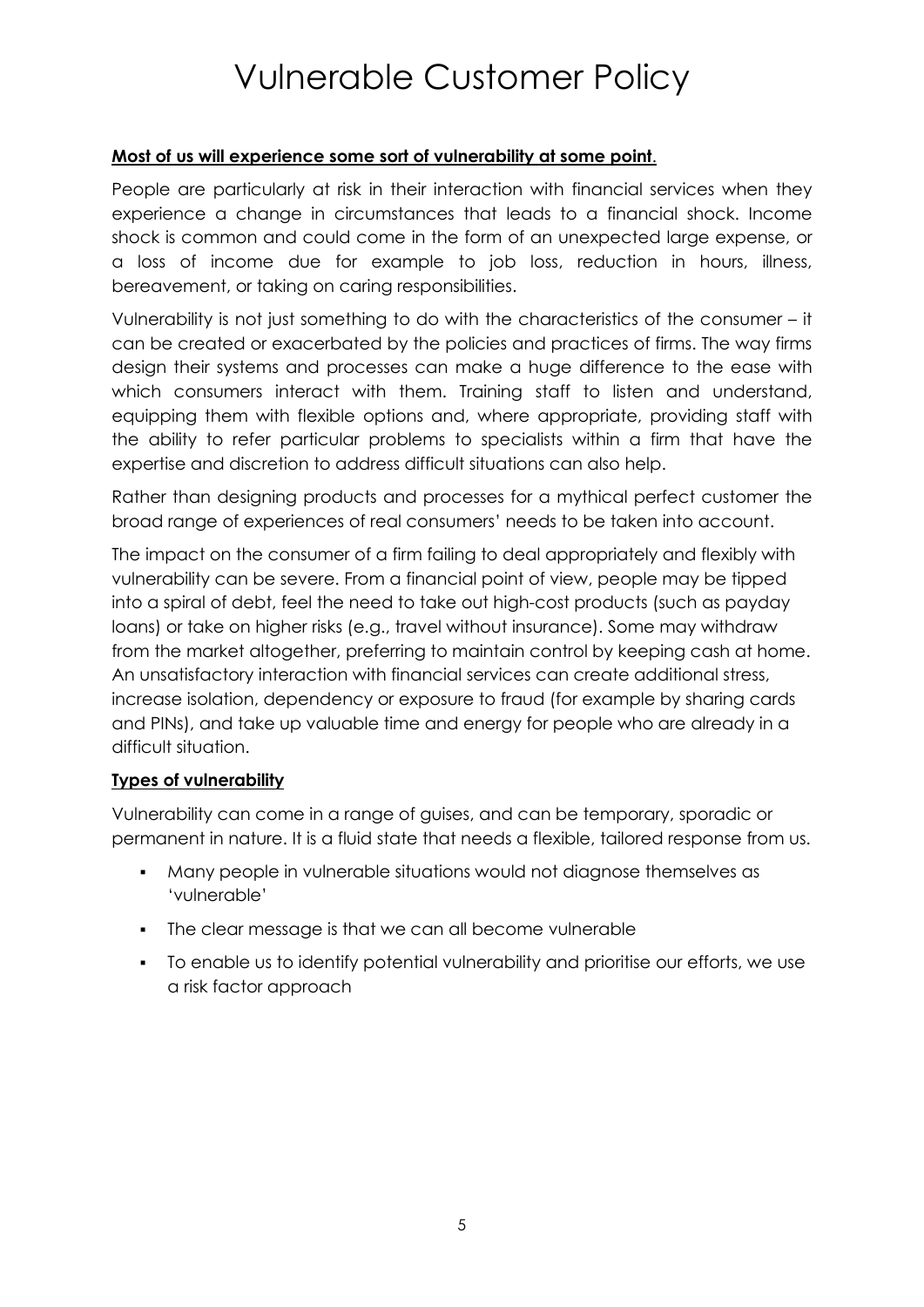### **Summary**

- Vulnerability involves the interplay between individual circumstances, situations and market factors
- A consumer's state of mind can have a major impact on behaviour and decisions
- A change in circumstances, and multi-layered risk factors, are particular flags for potential vulnerability
- The number of people involved is large and rising prioritisation is vital to achieve a realistic approach

Vulnerability is not just to do with the situation of the consumer. It can be caused or exacerbated by the actions or processes of our firm. The impact of vulnerability is strong, and many people are trying to cope with difficult situations and limited resources, energy and time. Stress can affect state of mind and the ability to manage effectively. In such conditions, being confronted by a complex telephone menu system that gives no option of talking to a person; a 'computer says no' response; a call handler without time or inclination to listen, or a system that fails to record what may be distressing circumstances and forces the customer to repeat themselves at every point of contact, can all create a spiral of stress and difficulty, resulting in detriment.

To address the needs of vulnerable customers correctly, it is important to be able to identify them. In many cases, more than one risk factor is present which increases the consumer's vulnerability.

Our staff who take enquiry calls, appointment making, sales team and our installers need to be alert to the signs that the person they are talking to may not have the capacity, at that moment in time, to make an informed decision about the implications of the agreements that they are being asked to make. This is not a diagnosis of a condition; it is just an extension of staff's existing skill of listening, identifying needs, and adjusting their approach accordingly.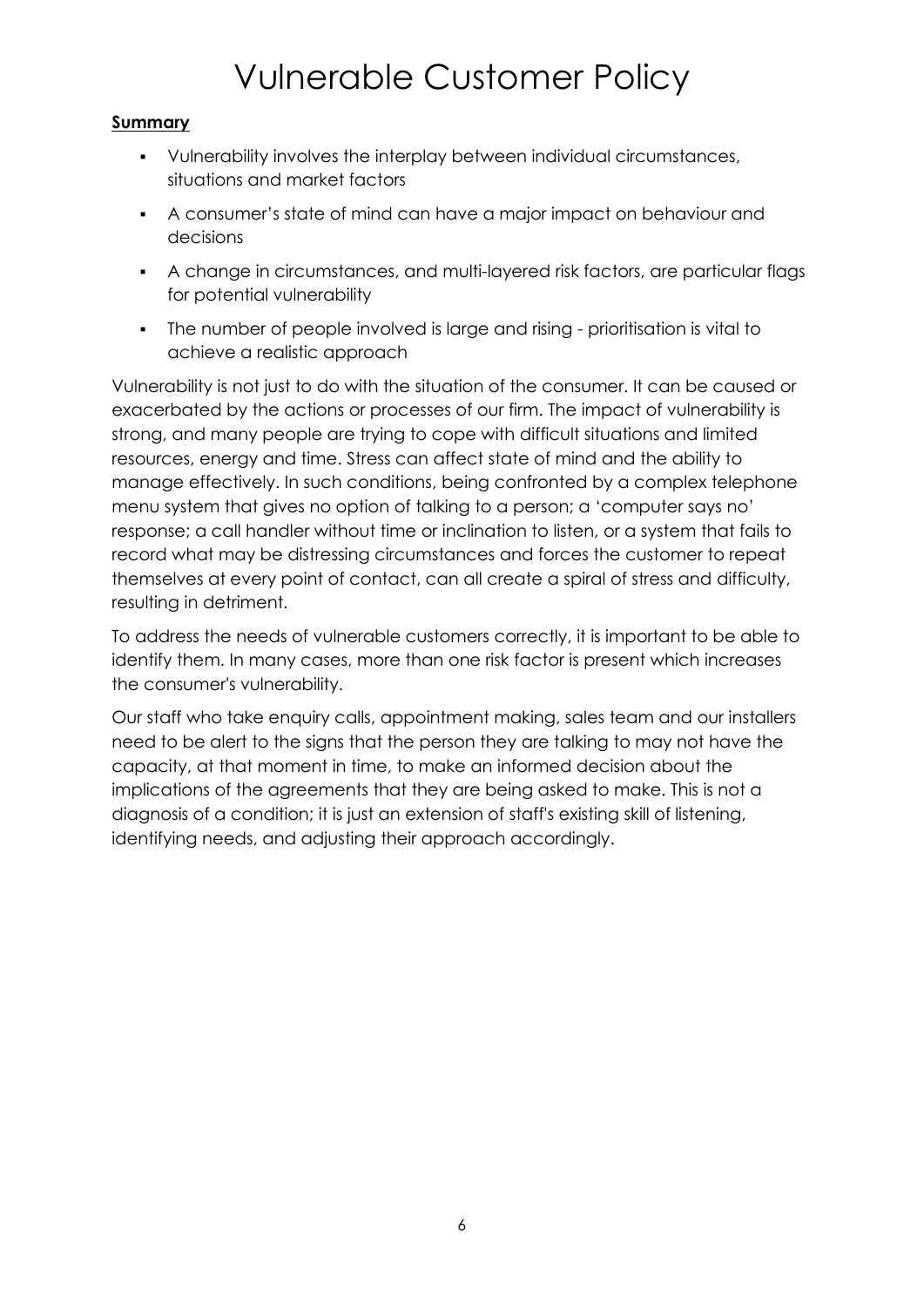The Financial Conduct Authority (FCA), who we are authorised by, published on 23rd February 2021 guidance on the fair treatment of vulnerable customers- This section provides staff with that guidance:

### *Guidance for firms on the fair treatment of vulnerable customers*

### • *What we want to change*

*We want to drive improvements in the way firms treat vulnerable consumers and bring about a practical shift in firms' actions and behaviour. We want vulnerable consumers to experience outcomes as good as other consumers and to get consistently fair treatment across the sectors we regulate.*

*We know some firms have made significant progress in how they treat vulnerable customers, including in their response to the pandemic. However, we have seen examples of others failing to consider the needs of these customers, leading to harm. It's important for all firms to understand the needs of vulnerable customers and make any changes required to meet the standards set by our existing [Principles for Businesses](https://www.handbook.fca.org.uk/handbook/PRIN/) (Principles).*

### • *Who are vulnerable customers?*

*A vulnerable customer is someone who, due to their personal circumstances, is especially susceptible to harm - particularly when a firm is not acting with appropriate levels of care.* 

*Our view of vulnerability is as a spectrum of risk. All customers are at risk of becoming vulnerable, but this risk is increased by having characteristics of vulnerability. These could be poor health, such as cognitive impairment, life events such as new caring responsibilities, low resilience to cope with financial or emotional shocks and low capability, such as poor literacy or numeracy skills.*

*Our [Financial Lives coronavirus](https://www.fca.org.uk/publications/research/financial-lives) panel survey, carried out in October 2020, demonstrates that more consumers find themselves in vulnerable circumstances due to the pandemic, with 53% of adults displaying a characteristic of vulnerability. This is an increase of over 3 million since February 2020, and many of these people may have multiple characteristics of vulnerability.*

*Not all customers who have these characteristics will experience harm. But they may be more likely to have additional or different needs which, if firms do not meet them, could limit their ability to make decisions or represent their own interests, putting them at greater risk of harm. So, the level of care that is appropriate for these consumers may be different from that for others.*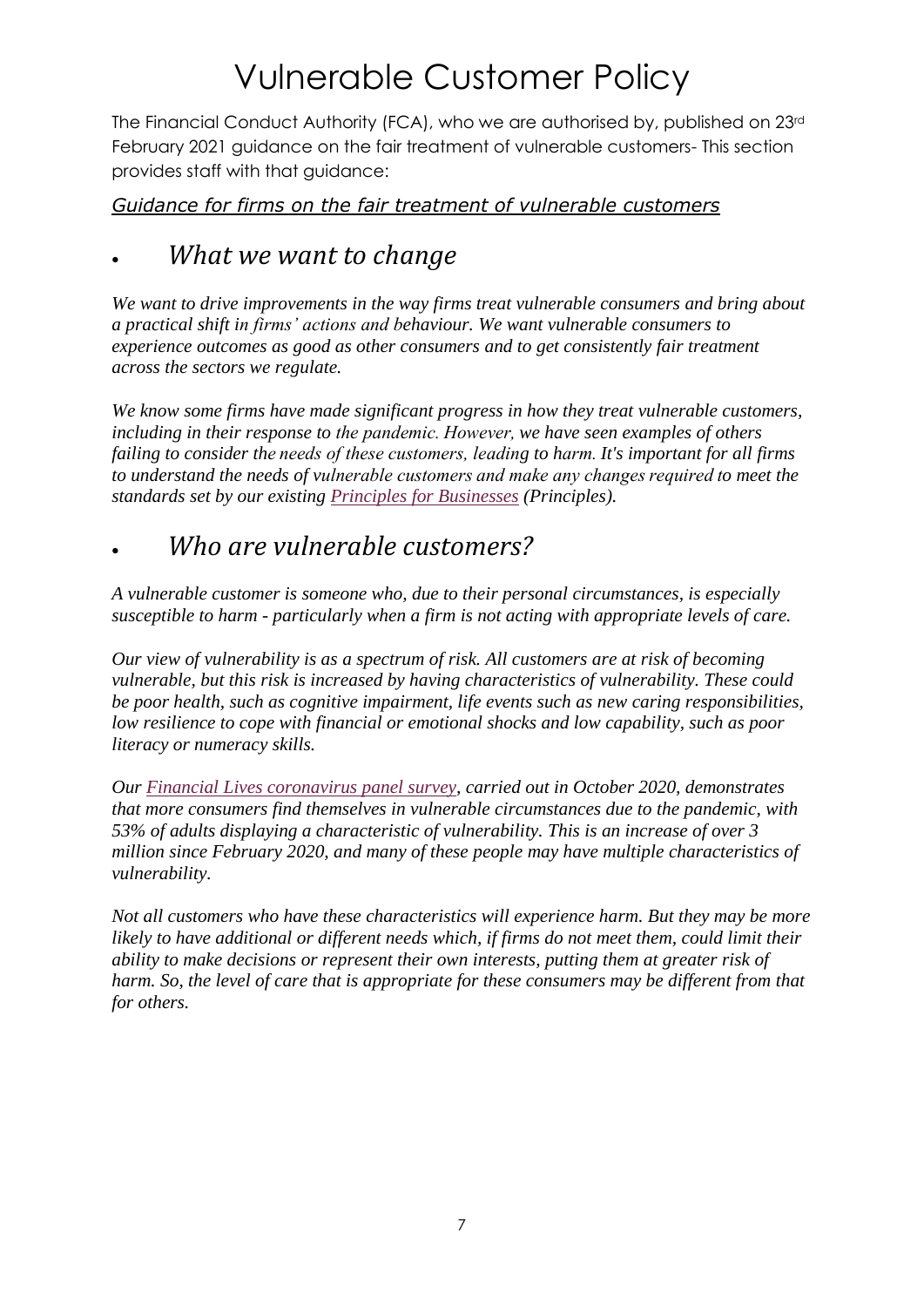### • *Complying with our Principles for Businesses*

*Our [Principles](https://www.handbook.fca.org.uk/handbook/PRIN/) require firms to treat customers fairly and our Guidance makes clear what the standards set by our Principles mean for firms, so that firms understand what we expect of them. It sets out what firms should do to meet those standards. While firms are not bound to adopt or follow any of the specific actions described in this Guidance, they must meet the standards set by our principles and treat customers fairly.*

*Because anyone can find themselves in vulnerable circumstances at any time, our Guidance is relevant to firms serving retail customers, including some business customers, regardless of the firm's size or sector.*

*To achieve good outcomes for vulnerable customers, firms should act to:* 

- *understand the needs of their target market/customer base*
- *make sure staff have the right skills and capability to recognise and respond to the needs of vulnerable customers*
- *respond to customer needs throughout product design, flexible customer service provision and communications*
- *monitor and assess whether they are meeting and responding to the needs of customers with characteristics of vulnerability, and make improvements where this is not happening*

As a business it is our responsibility to ensure we comply fully with the FCA regulation and provide all our staff with the most up to date information, support and training.

As a *valued member of staff*, we expect you to always comply with our policy.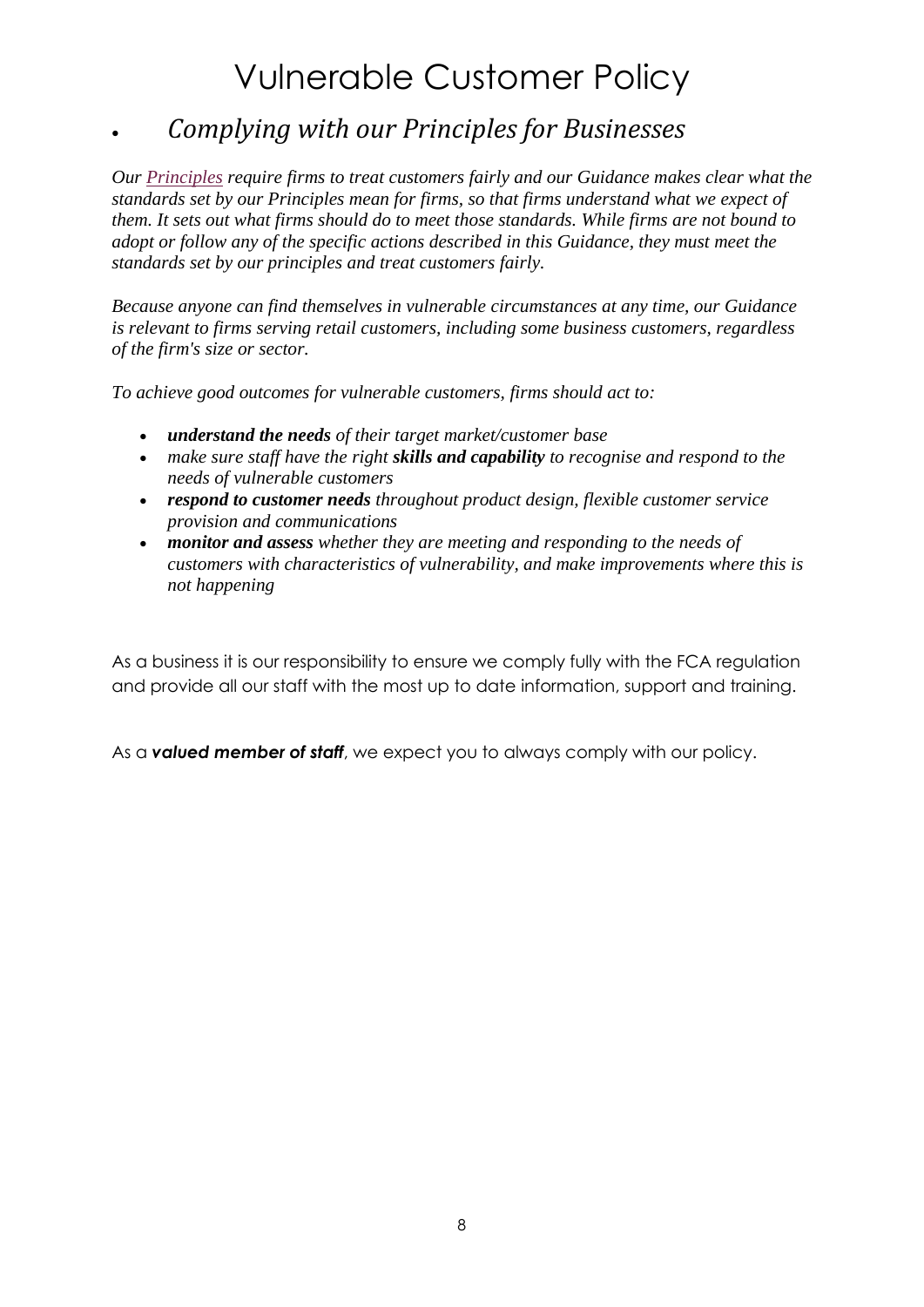#### **Fair treatment of vulnerable customers through the sales journey**

To achieve good outcomes for vulnerable customers, we have acted to:

- **understand the needs** of our target market/customer base *we do this prior to any appointment that will take place in a customer's home- we discuss their property type and their needs- detailed notes are kept and form part of the customers file and shared with the agent that will visit the home.*
- make sure staff have the right **skills and capability** to recognise and respond to the needs of vulnerable customers- s*taff attend induction training and must meet a minimum standard before they are permanent staff-* All staff must attend regular training and acknowledge that they have received the appropriate training and meet our minimum standards.
- **respond to customer needs** throughout product and installation design, flexible customer service provision and communications – *we provide all our contracts and quotations in writing to our potential customers. This may be sent in the post, emailed, and or given on the day of the visit. Any changes will be in writing showing exactly the change and may also be subject to change when the full survey is completed.*
- **monitor and assess** whether we are meeting and responding to the needs of customers with characteristics of vulnerability and make improvements where this is not happening- *all sales are reviewed by the owners of the business and provision is made to feedback and demonstrate where documented monitoring is made. Sales agents are required to have weekly assessments with the owner or manager to provide the right out comes for our customers and the products and installation they purchase.*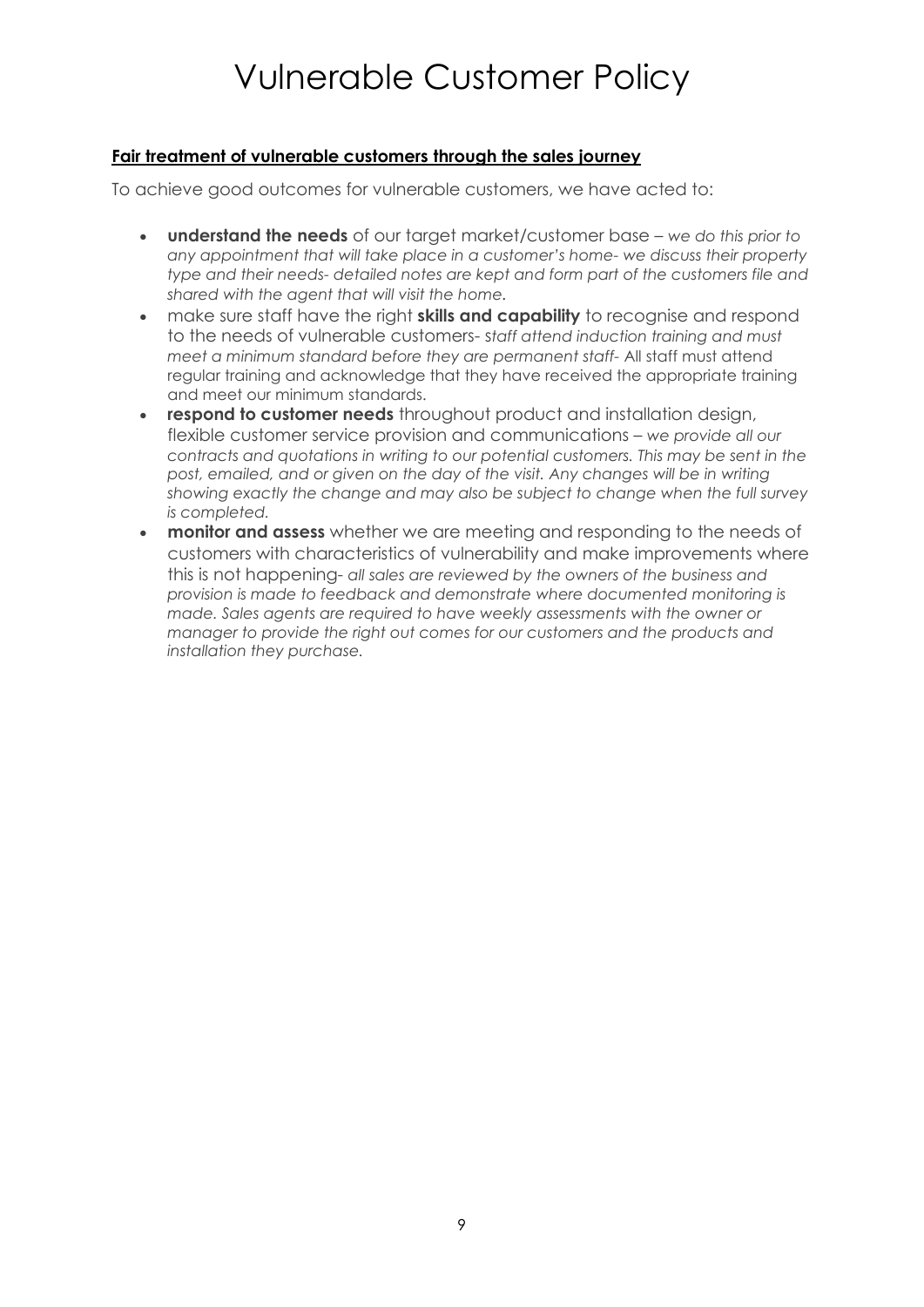#### **A choice of ways of communicating.**

We have a choice of ways of communicating available whenever customers need to contact us, and these are designed in an inclusive way so that they are flexible, clear, easy to understand and meet customer's needs.

#### **Treating people as an individual**

We recognise that everyone is bound within an individual set of circumstances and our responses are tailored accordingly – it is our intention to always listen carefully, let the conversation take its course without judgement and ensure the message from the customer is clearly understood before undertaking any actions.

It is our intention to diligently record information properly so that customers do not have to be repetitive if they contact us later and we are able to refresh our understanding prior to making any further contact with them.

We are committed to deal openly and transparently with a vulnerable person's representative / carer and be as upfront with any help and information we are legally able to provide – we will always seek ways to help and not rely on overzealous interpretation of regulations to exclude.

For example, if someone is recently bereaved, has a power of attorney or a thirdparty mandate, we will ensure they receive consistent communication and treatment.

If we suspect a customer is in financial difficulty, we will be proactive in contacting the customer and seek to offer sympathetic assistance and resolution with their lenders only.

If we suspect suspicious activity that may signal abuse or fraud, we will be proactive in contacting the lenders to investigate.

If appropriate we will refer customers on to someone who has the authority and discretion to take a tailored approach to their situation and offer flexible solutions, including use of specialist sources of help and advice if necessary.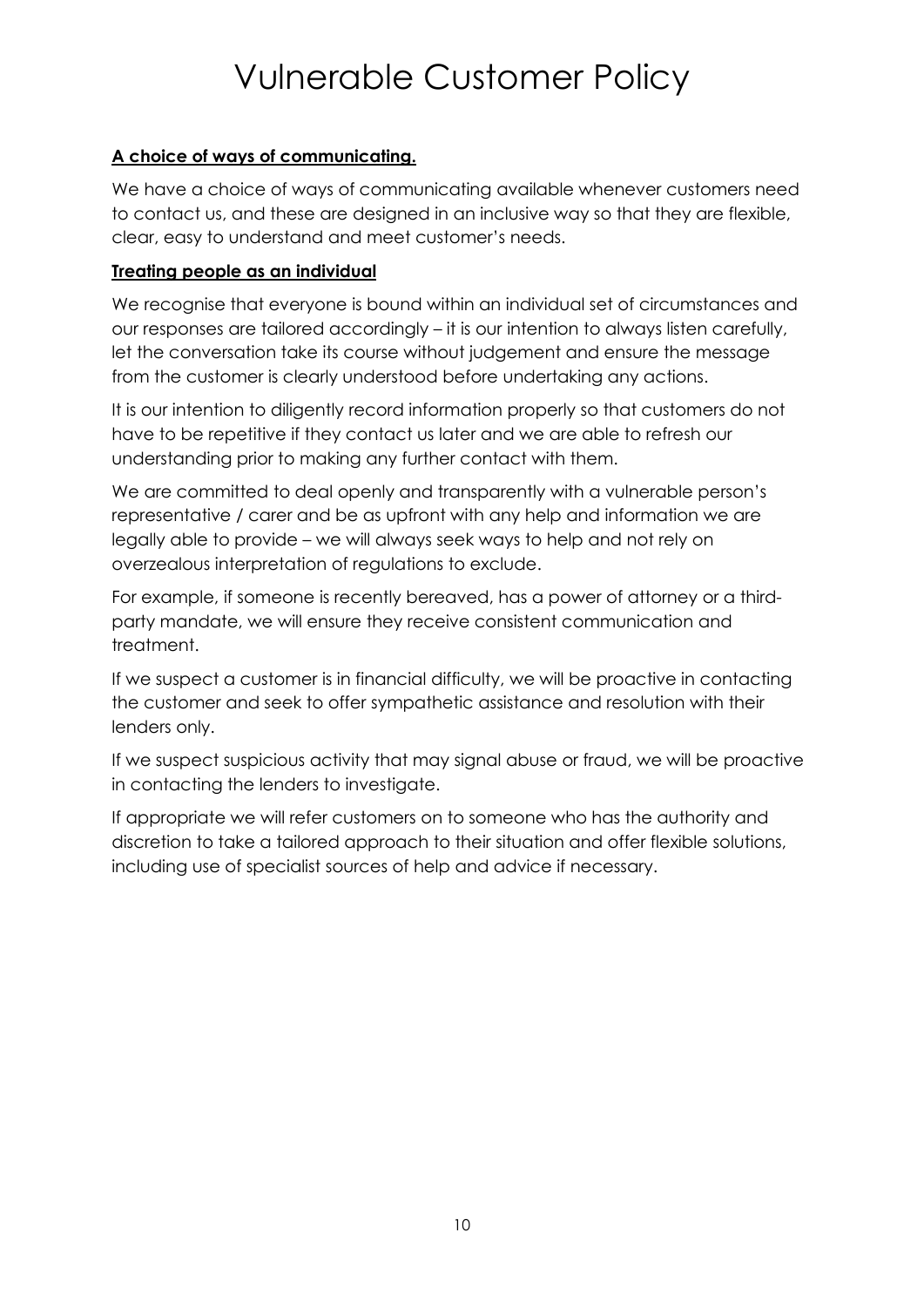#### **Where may you encounter a vulnerable customer?**

Below are the departments that may encounter a vulnerable customer.

- Customer Service-Initial Enquiry- Customer Service Survey's
- Appointment Making
- Sales Agents
- Post Sales
- Installations Bookings
- Installers/Engineers
- Post Installation Survey/Feedback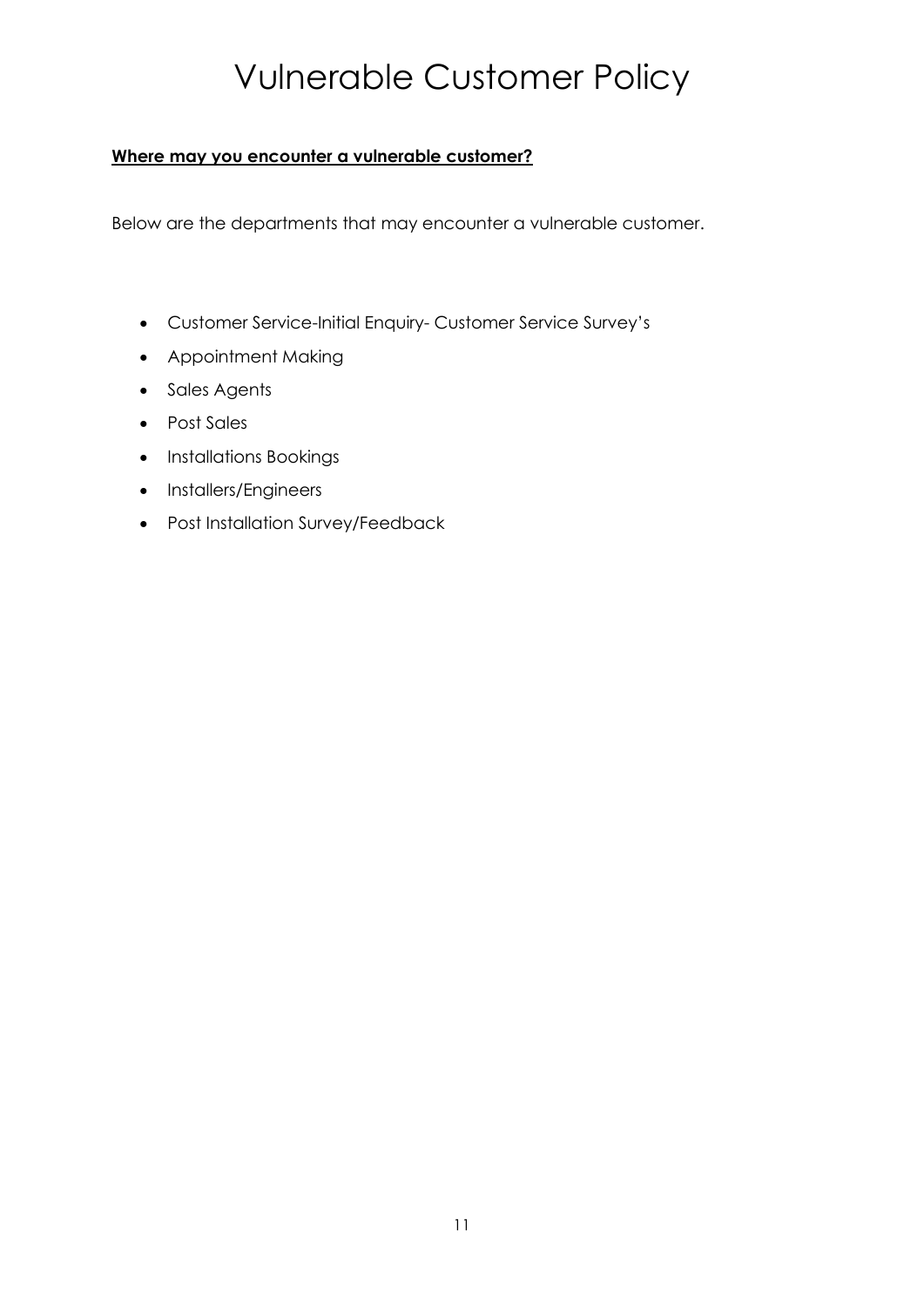#### **Training and feedback**

Our approach to vulnerability includes extensive training and a framework of how you may manage the concerns you may have when faced with someone you believe may be vulnerable. We will incentives staff to identify and deal effectively with vulnerable customers by building this into their performance assessment, which is key to how we learn and change processes and procedures.

Performance assessment includes managers listening to a sample of calls and assessing how potentially vulnerable people are handled. According to the firm, if these customers are not passed onto the lender appropriately, and if calls are not dealt with in a friendly, empathetic manner, this may impact on consumers.

As a business we are committed to changing the way we deal with vulnerable customers that must be effective and, like Treating Customers Fairly. This is a standing item on our weekly business agenda.

We promote a culture where staff are encouraged to understand and empathise with vulnerability. We recognise that staff who provide the first point of contact with customers may not have much experience of people in vulnerable circumstances. Building knowledge of various vulnerabilities and the number of people involved, encouraging an appreciation of what life can be like for some people in difficult circumstances and encouraging a desire to help, is key to this culture. All staff who deal directly with customers need to know enough about vulnerability to pick up on warning signs or triggers and signpost/refer on appropriately.

It is acknowledged by us that staff cannot be expected to be experts on all types of illness. Rather they need to spot clues that enable them to refer on to more specialist assistance. We provide staff training on what to look out and listen for.

We avoid rigidly scripted responses: Staff will have the flexibility to allow a conversation to develop if they sense that a customer may be experiencing difficulty.

Removing the fear, enabling difficult conversations: It is recognised that our staff may feel awkward or scared of having conversations around issues such as mental or other forms of illness, stressful situations and dealing with customers who may be distressed. Therefore, they may not feel able to encourage customers to disclose vulnerabilities. We aim to remove as much of this fear as possible, via increased understanding, clear guidance on how to respond, role play, listening to sample calls are all ways that this can be achieved.